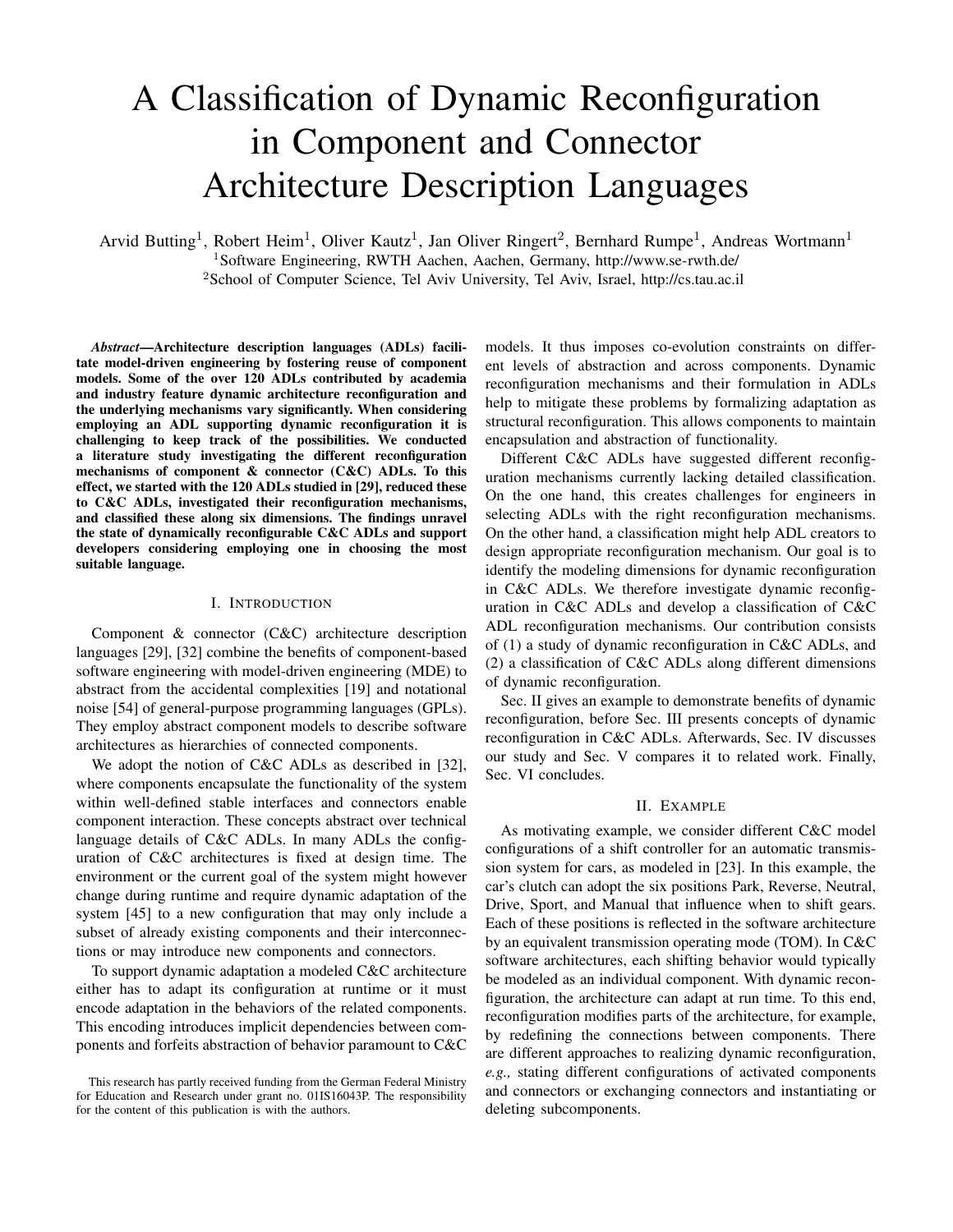

<span id="page-1-1"></span>Fig. 1. Three configurations of the component ShiftController. Unconnected subcomponents are omitted.

[Fig. 1](#page-1-1) illustrates dynamic reconfiguration of the composed component ShiftController by depicting two exemplary configurations. The top depicts the configuration Sport, where the subcomponent SportShiftCtrl is employed to shift the gears according to several values measured by the SCSensors component. In this configuration, two subcomponents are active and four connectors are involved. The bottom depicts the Manumatic configuration, which has one active subcomponent ManShiftCtrl that reads the position of the clutch and changes gears accordingly. The subcomponents that are not used in the current configurations are either unconnected, deactivated (*e.g.,* to save energy), or removed – depending on the realization of dynamic reconfiguration. TOM messages received by the ShiftController component are used to change between different configurations, *e.g.,* based on an automaton with a state for each configuration.

With explicit dynamic reconfiguration mechanisms, the connectors between software components become exchangeable or modifiable at runtime, which enables to specify different operating modes of software architectures. Some ADLs also support dynamic instantiation and removal of subcomponents. In many ADLs, the number of possible configurations is unrestricted, yielding great flexibility. In others, configurations are made explicit and controlled, yielding the possibility of describing flexible software architectures for dynamic distributed systems or system networks, while still supporting (automatic) formal analyses on these systems. The latter is crucial for modeling reliable and safe software architectures.

# <span id="page-1-0"></span>III. DYNAMIC RECONFIGURATION IN C&C ADLS

Modeling C&C architectures using ADLs [\[31\]](#page-5-5), [\[32\]](#page-5-1) abstracts from the notational noise [\[54\]](#page-6-0) and accidental complexities [\[19\]](#page-5-2) of GPLs. ADLs enable modeling complex systems as interacting, encapsulated components with stable communication interfaces. Connectors enable components to interact with each other via their interfaces. Many ADLs yield additional features, such as communication constraints, non-functional properties, component behavior modeling techniques, or modeling elements for domain-specific aspects. Different domains successfully adopted ADLs, such as avionics [\[18\]](#page-5-6), automotive [\[9\]](#page-5-7), cloud systems [\[36\]](#page-5-8), and robotics [\[46\]](#page-5-9).

We consider an ADL as dynamic if it supports modeling dynamically reconfigurable architectures, *i.e.,* it allows at least to model dynamic establishment or removal of connectors. The importance of dynamically reconfigurable architectures has long been recognized [\[27\]](#page-5-10) and it has been implemented for multiple ADLs. Nonetheless, there are many ADLs that support static architectures only, such as ArchFace [\[51\]](#page-5-11), ALI [\[6\]](#page-4-1), C3 [\[3\]](#page-4-2), COSA [\[49\]](#page-5-12), DiaSpec [\[13\]](#page-5-13), Gestalt [\[47\]](#page-5-14),LISA [\[53\]](#page-6-1), MontiArc [\[11\]](#page-5-15), Palladio [\[7\]](#page-4-3), UNICON-2 [\[16\]](#page-5-16), or xADL [\[26\]](#page-5-17). Many of these ADLs focus on and excel in different concerns, such as expressiveness (EAST-ADL [\[15\]](#page-5-18)), domain-specificness (DiaSpec [\[13\]](#page-5-13)), or extensibility (xADL [\[26\]](#page-5-17)). Where available, rules for dynamic reconfiguration are usually expressed by designated modeling elements of the ADL. However, there is no consensus on how to describe dynamic reconfiguration in architectural models.

We propose a classification of dynamic reconfiguration mechanisms. Our starting point are 120 architecture languages found in [\[29\]](#page-5-0). From this, we excluded ADLs that are not based on C&C models (such as P++ [\[48\]](#page-5-19)) and component models with GPL implementations only (such as the k-Component model [\[17\]](#page-5-20), which is realized in C++ instead of an explicit ADL). Afterwards, we excluded all ADLs for which no peerreviewed publications were available (such as DADL [\[34\]](#page-5-21)) and all ADLs based on formal approaches for which we did not find an implementation (such as TADL [\[35\]](#page-5-22)). This left 23 ADLs that we examined regarding their capabilities and mechanisms for dynamic reconfiguration.

#### *A. A Classification of Dynamic Reconfiguration*

During examining the ADL's publications, we identified six dimensions for the classification of modeling C&C ADL dynamic reconfiguration mechanisms.

Restricted vs. Open Reconfiguration: With restricted reconfiguration, the number of possible configurations is finite at design time. For instance, AADL [\[18\]](#page-5-6), AutoFocus [\[5\]](#page-4-4), [\[4\]](#page-4-5), MontiArcAutomaton [\[23\]](#page-5-4), or PRISMA [\[40\]](#page-5-23) enable dynamic reconfiguration in a restricted fashion. Here, composed components can change between a finite number of configurations (called "modes"). Switching between modes is also restricted: specific transition govern under which circumstances a component may change its configuration. Dynamic Wright [\[2\]](#page-4-6), for instance, enables to model dynamic reconfiguration between a finite number of configurations predefined at design time in response to the occurrence of special control events [\[2\]](#page-4-6). With open reconfiguration, components may dynamically change to configurations at runtime that have not been predefined at design-time ( $cf.$   $\pi$ -ADL [\[38\]](#page-5-24), LEDA [\[12\]](#page-5-25), PiLar [\[14\]](#page-5-26), and ArchJava [\[1\]](#page-4-7)) or may change between an unrestricted number of configurations predefined at design time [\[28\]](#page-5-27). While restricted reconfiguration lacks the flexibility of open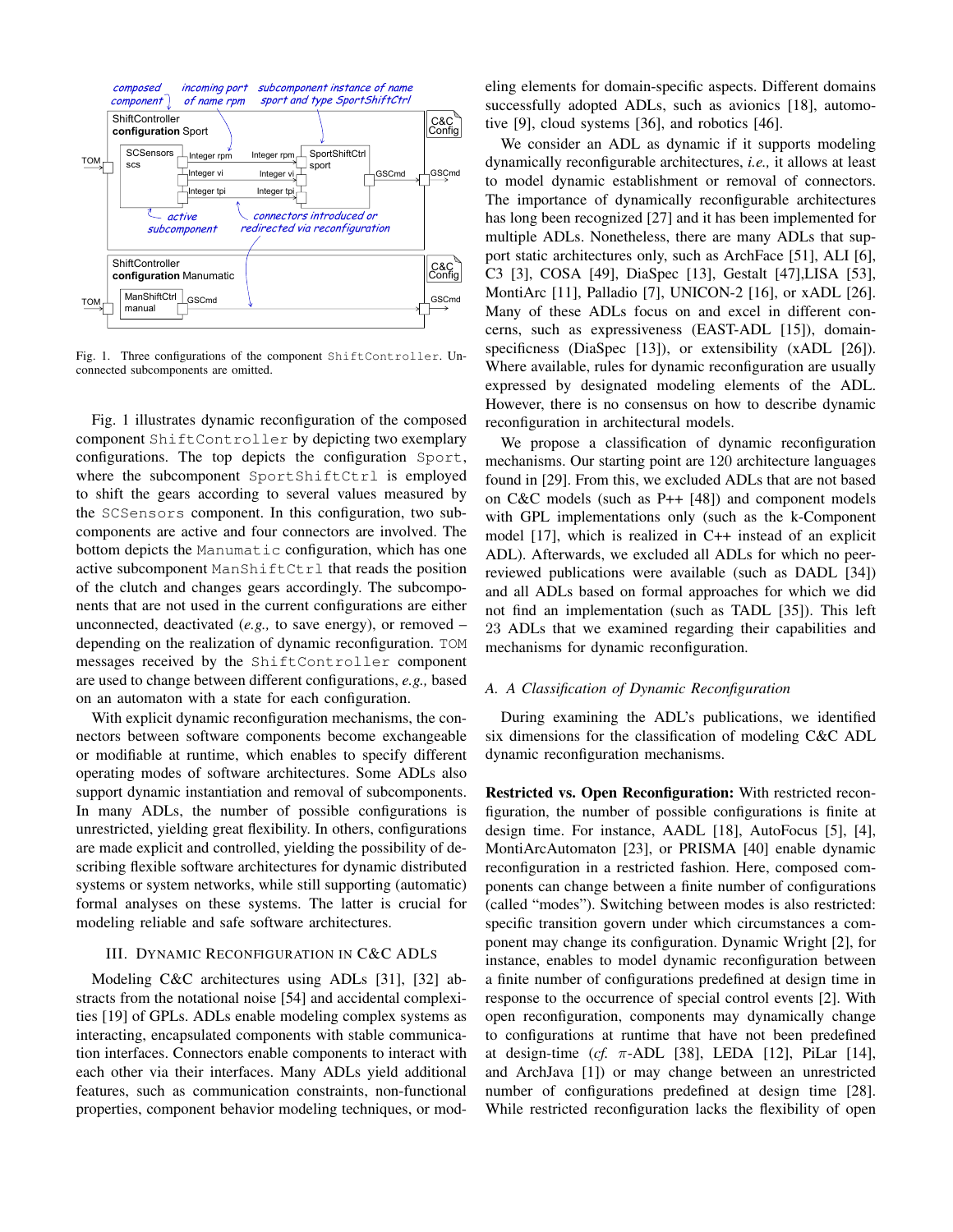reconfiguration, it may increase model comprehensibility and facilitate static analysis.

Imperative vs. Declarative Specification: In imperative reconfiguration mechanisms, the reconfiguration is defined programmatically, whereas declarative specifications typically describe configurations. Imperative specifications exist in many ADLs: ArchJava [\[1\]](#page-4-7) allows to instantiate and connect components similar to objects in Java. The  $\pi$ -ADL [\[38\]](#page-5-24), LEDA [\[12\]](#page-5-25), and PiLar [\[14\]](#page-5-26) include control structures and operators for modeling dynamic reconfiguration such as the instantiation and removal of components and connectors. Dynamic Wright [\[2\]](#page-4-6) provides special actions (new, del, attach, detach) to instantiate or remove architectural elements. The architecture modification language of C2 SADL [\[30\]](#page-5-28) enables to specify sequences of operations for performing dynamic reconfigurations. In Fractal [\[10\]](#page-5-29), components may contain various controllers, which are explicit language elements to add and remove subcomponents as well as connectors. A controller's implementation, *e.g.,* in Java [\[10\]](#page-5-29), defines the reconfiguration mechanism. Declarative specifications appear in AADL [\[18\]](#page-5-6), AutoFocus [\[4\]](#page-4-5), Darwin [\[28\]](#page-5-27), and Koala [\[52\]](#page-6-2). In the AADL [\[18\]](#page-5-6) and AutoFocus [\[4\]](#page-4-5), dynamic architectures are declaratively described by predefined modes. In Koala [\[52\]](#page-6-2), switches are parts of component configurations. Darwin [\[28\]](#page-5-27) supports to declaratively specify special services for component instantiation. To some extent, reconfiguration can built upon both imperative and declarative mechanisms. ACME/Plastik [\[25\]](#page-5-30), *e.g.,* provides imperative operators for the instantiation of components, but additionally supports to declaratively specify dependencies of the new component to further architectural elements. When the component is instantiated, these elements are also instantiated.

Programmed vs. Ad-Hoc Reconfiguration: With programmed reconfiguration, the architecture model is aware of reconfiguration possibilities, whereas with ad-hoc reconfiguration, it is not. In programmed reconfiguration, reconfiguration conditions and effects are specified at design time. At runtime, the reconfiguration is applied when the conditions for reconfiguration are met. Programmed reconfiguration can be restricted (through specification of modes) or open (through imperative reconfiguration specification). Ad-hoc reconfiguration introduces greater flexibility, but the reconfiguration options are invisible in the architecture models. Combining ad-hoc reconfiguration with open reconfiguration can have the form of external scripts selecting from predefined configuration modes at architecture runtime. The ADLs AADL [\[18\]](#page-5-6) and ArchJava [\[1\]](#page-4-7), for example, support programmed reconfiguration through modes and imperative programs, respectively. ACME/Plastik [\[25\]](#page-5-30), C2 SADL [\[30\]](#page-5-28), and Fractal [\[10\]](#page-5-29) support ad-hoc reconfigurations. In ACME/Plastik [\[25\]](#page-5-30), for example, ad-hoc reconfiguration is possible by executing reconfiguration scripts that operate on a runtime API. While ad-hoc reconfiguration allows to simulate unforeseen architectural changes, *e.g.,* for testing the robustness of an architecture at runtime, it complicates analysis and evolution.

Dynamic Component Instantiation & Removal: Many dynamic ADLs also allow to instantiate or remove components at runtime. In ACME/Plastik [\[25\]](#page-5-30), so-called actions can remove and create connectors and components. ArchJava [\[1\]](#page-4-7) embeds architectural elements in Java and hence allows to instantiate objects corresponding to special component classes similarly to ordinary Java objects. Although dynamic removal of components cannot be explicitly modeled with ArchJava, component instances are garbage collected, when they cannot be referenced anymore. C2 SADL [\[30\]](#page-5-28) supports ad-hoc instantiation and removal of components. The controller concept of Fractal [\[10\]](#page-5-29) enables to dynamically instantiate and remove components. The  $\pi$ -ADL [\[38\]](#page-5-24), LEDA [\[12\]](#page-5-25), and PiLar [\[14\]](#page-5-26) provide language constructs for the specification of dynamic architectures, such as the instantiation, removal, or movement of components. Dynamic Wright [\[2\]](#page-4-6) supports modeling instantiation and removal of components in response to the occurrence of special control events. MontiArcAutomaton [\[23\]](#page-5-4) supports modeling dynamic component instantiation and removal on mode changes. Darwin [\[28\]](#page-5-27) only support modeling dynamic instantiation but not dynamic removal of components. ExSAVN [\[56\]](#page-6-3), AVDL [\[44\]](#page-5-31), and AOSEPADL [\[21\]](#page-5-32) do not support dynamic component instantiation or removal. While a reconfiguration mechanism with dynamic component instantiation and removal is more expressive than a mechanism relying on establishing and removing only connectors at runtime, the former complicates formal analyses on the architecture.

Instructed vs. Triggered Reconfiguration: With instructed reconfiguration, the environment can intentionally instruct a component's reconfiguration. If an ADL supports modeling the application of a reconfiguration in response to the occurrence of a dedicated reconfiguration event only, we denote the reconfiguration mechanisms as *instructed* (the environment instructs the component to reconfigure). The nature of these events depends on the expressiveness of the respective ADL and can range from receiving messages of specific types to components providing explicit reconfiguration services. In contrast, if a component reconfigures based on internal conditions over events that have to be satisfied (*e.g.,* reconfigure automatically if the incoming messages indicate a high load) we denote the reconfiguration mechanism as *triggered*. The ADLs AVDL [\[44\]](#page-5-31), Darwin [\[28\]](#page-5-27), Dynamic Wright [\[2\]](#page-4-6), and OOADL [\[50\]](#page-5-33) support instructed reconfiguration only. With ACME/Plastik [\[25\]](#page-5-30), ArchJava [\[1\]](#page-4-7), AutoFocus [\[5\]](#page-4-4), [\[4\]](#page-4-5), Fractal [\[10\]](#page-5-29), MontiArcAutomaton [\[23\]](#page-5-4), LEDA [\[12\]](#page-5-25), and Pi-Lar [\[14\]](#page-5-26), for instance, triggered reconfiguration is possible as well. Triggered approaches are more powerful than instructed approaches as they can emulate instructed reconfiguration. Triggered reconfiguration, however, reduces complexity of specifying configuration changes at the cost of flexibility.

Self-Direction: With self-directed approaches, the configuration of a component cannot be changed by its environment at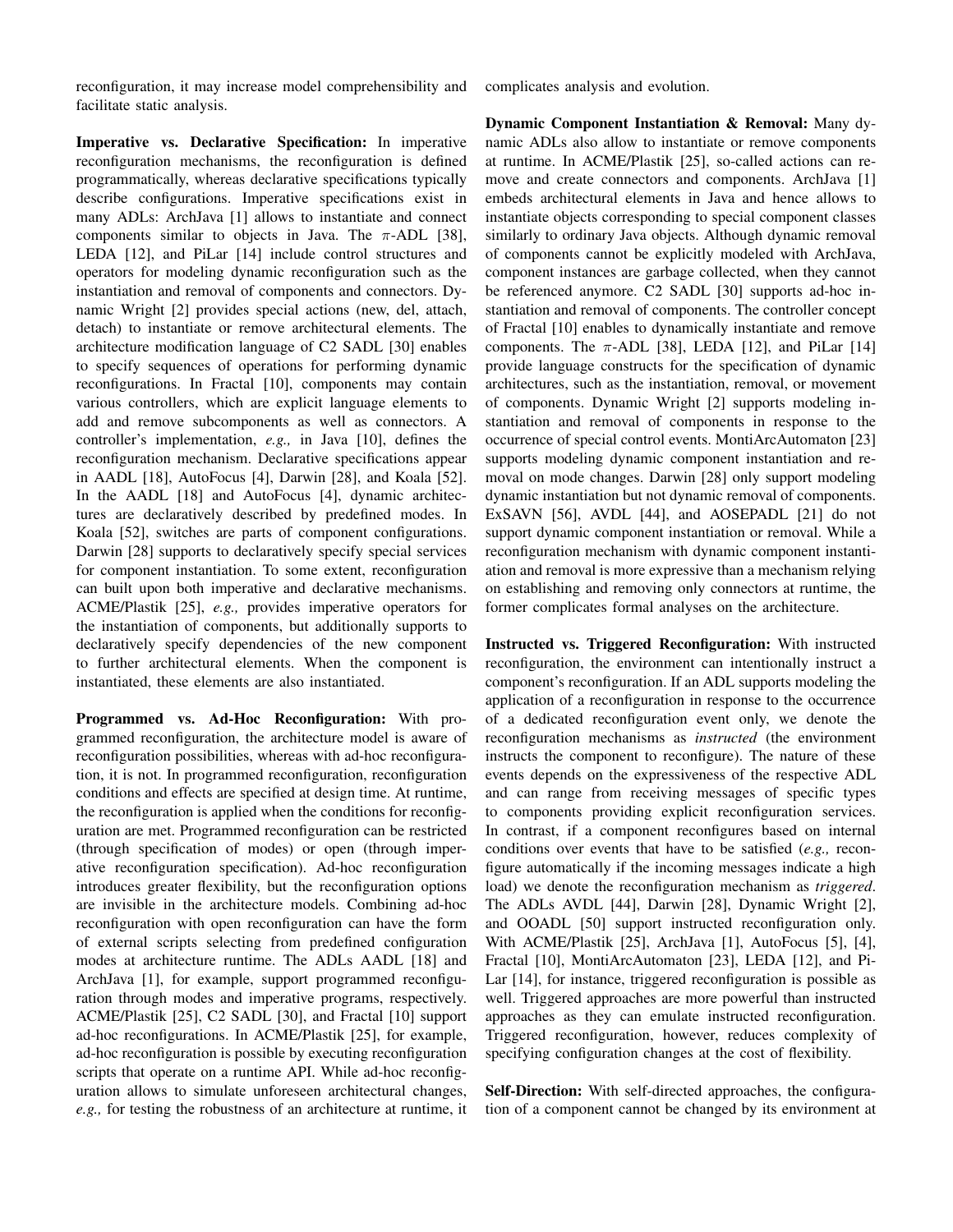will, instead only the component itself knows when and how to reconfigure. With self-direction, reconfiguration is encapsulated into the composed component [\[24\]](#page-5-34), [\[50\]](#page-5-33), but can be made accessible through its interface, *e.g.,* through dedicated reconfiguration messages. This can be either instructed or triggered. MontiArcAutomaton is a representative of a dynamic, modebased ADL supporting self-directed reconfiguration only, as modes of a component are only accessible in the scope of the component itself [\[23\]](#page-5-4). In Darwin [\[28\]](#page-5-27), a component may provide special services that dynamically change the configuration of the component. ACME/Plastik [\[25\]](#page-5-30) supports imperative specification of programmed reconfiguration. Its language elements (e.g., on, detach, remove, dependencies, active property) only allow for self-directed reconfiguration. Similarly, Dynamic Wright [\[2\]](#page-4-6) only allows self-directed reconfigurations by means of special actions (new, del, attach, detach) for dynamically modifying component configurations. In AADL [\[18\]](#page-5-6), modes of subcomponents can be mapped to modes of their enclosing components. The subcomponents then switch their modes according to the mode transitions of their enclosing components. PiLar [\[14\]](#page-5-26) is an imperative ADL providing reflective commands that enable components to retrieve any other system part that can be manipulated afterwards using the language's dynamic commands. In Fractal [\[10\]](#page-5-29), components may be reconfigured from their environments via the external interfaces of their membranes and from their subcomponents via their membranes' internal interfaces. The  $\pi$ -ADL [\[38\]](#page-5-24) and LEDA [\[12\]](#page-5-25) include the mobility aspects of the  $\pi$ -calculus [\[33\]](#page-5-35). Therefore, neither AADL, nor PiLar, Fractal,  $\pi$ -ADL, or LEDA are self-directed. Self-direction retains the encapsulation of component behavior as reusable black boxes. While it can reduce the flexibility of reconfiguring, non selfdirected reconfiguration challenges system composition when the reconfiguration makes assumptions about the internals of (sub-)components.

#### *B. Summary and Observations on Dynamic Reconfiguration*

[Table I](#page-4-8) summarizes our findings for the 23 identified ADLs with unique dynamic reconfiguration mechanisms. The ADLs are classified according to the identified dimensions. The columns of the table indicate whether the reconfiguration mechanism of each ADL is restricted, is imperative (Imper.) or declarative (Decl.), is programmed or ad-hoc, allows for dynamic component instantiation or removal, is triggered, and whether it is self-directed. The symbols  $\checkmark$ ,  $\times$ , ? denote that a concept is supported, not supported, or that support is unknown based on the available literature.

The majority of ADLs supporting dynamic reconfiguration support open reconfiguration, enabling changing the architecture in ways unforeseen at design time (for instance by loading and applying change models). All ADLs, but C2 [\[30\]](#page-5-28) support programmed reconfiguration, whereas C2 is the single ADL supporting only ad-hoc reconfiguration. Greater flexibility is supported by ACME/Plastik [\[25\]](#page-5-30), Fractal [\[10\]](#page-5-29), and MAE [\[43\]](#page-5-36), which support both reconfiguration mechanisms. Where component instantiation is supported, component removal is usually supported as well. Only Darwin [\[28\]](#page-5-27) does not support removal despite supporting instantiation. Whether this is due to the semantic challenges of removal or the lack of a driving use case is not disclosed. It is furthermore somewhat surprising that only half of the ADLs support triggered reconfiguration, as instructed mechanisms are substantially less flexible.

While support for instructed or triggered mechanisms and support for component instantiation or removal are spread uniformly over the 20 years of relevant papers, there seems to be a trend towards programmed, declarative specification of reconfiguration in the last decade. We assume to obtain better model checking support, as these specifications are often fixed at design time. Detailed investigation of the complexities of the related reconfiguration specification mechanisms might give insights into this.

## IV. DISCUSSION

<span id="page-3-0"></span>We conducted a literature study based on the 120 ADLs presented in [\[29\]](#page-5-0). The authors performed a systematic search using multiple databases and used the resulting list of ADLs to investigate the industrial requirements on ADLs. Limiting research to these 120 ADLs can be considered a threat to the design of our study. Future work includes conducting a systematic mapping study on C&C ADLs to identify ADLs potentially missing in [\[29\]](#page-5-0). Nevertheless, we are confident that our findings are valid for the majority of C&C ADLs. As we only considered publications available in English, there might, however, be publications on C&C ADLs with novel reconfiguration mechanisms not accessible to us. Additional threats arise from including publications using other than established terminology (*cf.* [\[32\]](#page-5-1)) to describe ADLs. To avoid preventing relevant publications or including irrelevant publications, ambiguous publications were reviewed by at least three of the authors and their inclusion was discussed based on these reviews. To prevent the threat of classification fatigue, it was performed in sessions of at most one hour broken followed by breaks of at least 15 minutes.

### V. RELATED WORK

<span id="page-3-1"></span>Our study depends of the notion of component & connector architecture description languages as introduced in [\[32\]](#page-5-1), where the authors investigated the properties of components and connectors in nine ADLs. In that study, dynamic reconfiguration is not investigated systematically. Moreover, the presented study leverages the data collected for and presented in [\[29\]](#page-5-0). In that study, the authors investigated the requirements on architecture languages from an industrial perspective. They do not classify reconfiguration features of the identified architecture languages. The authors of [\[22\]](#page-5-37) investigate the properties relevant to system-of-systems engineering of four ADLs (including UML [\[37\]](#page-5-38) and SysML [\[20\]](#page-5-39)), but do not study their different dynamic reconfiguration mechanisms. In [\[39\]](#page-5-40), the authors investigate six first-generation [\[31\]](#page-5-5) ADLs and find that at least Darwin [\[28\]](#page-5-27) and Rapide [\[27\]](#page-5-10) support dynamic reconfiguration. They do not detail or compare the mechanisms.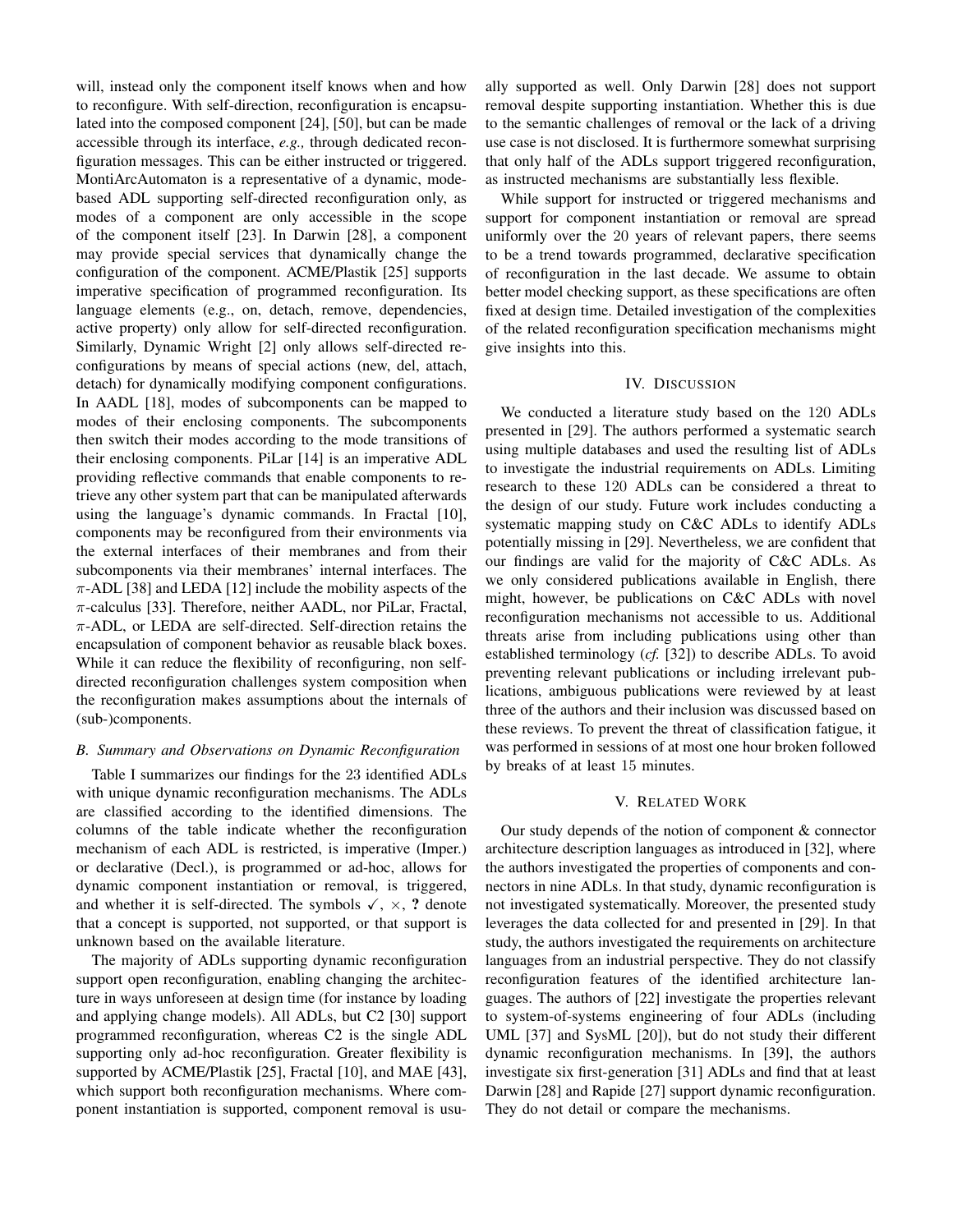| ADL                      | Restricted<br>Reconf. | Specification<br>Style | Programmed<br>Reconf. | Ad-hoc<br>Reconf. | Component<br>Instantiation | Component<br>Removal | Triggered<br>Reconf. | Self-directed<br>Reconf. |
|--------------------------|-----------------------|------------------------|-----------------------|-------------------|----------------------------|----------------------|----------------------|--------------------------|
| <b>AADL</b> [18]         |                       | Decl.                  |                       |                   | ×                          | $\times$             | X                    | $\times$                 |
| ACME/Plastik [25]        | $\times$              | Imper.                 |                       |                   |                            |                      |                      |                          |
| <b>AOSEPADL</b> [21]     |                       | Decl.                  |                       |                   | ×                          | ×                    | ×                    |                          |
| ArchJava [1]             | $\times$              | Imper.                 |                       |                   |                            |                      |                      |                          |
| AutoFocus [4], [5]       |                       | Decl.                  |                       |                   | ×                          | $\times$             |                      |                          |
| <b>AVDL</b> [44]         |                       | Decl.                  |                       | ×                 | ×                          | ×                    | ×                    | ×                        |
| C <sub>2</sub> SADL [30] | $\times$              | Imper.                 | $\times$              |                   |                            |                      | X                    | ×                        |
| Darwin [28]              | $\times$              | Decl.                  |                       |                   |                            | ×                    | $\times$             |                          |
| Dynamic Wright [2]       |                       | Imper.                 |                       | $\times$          |                            |                      | ×                    |                          |
| <b>ExSAVN</b> [56]       |                       |                        |                       | X                 | ×                          | ×                    |                      |                          |
| Fractal [10]             | ×                     | Imper.                 |                       |                   |                            |                      |                      |                          |
| <b>KADL</b> [41]         |                       | Decl.                  |                       | ×                 |                            |                      |                      |                          |
| Koala [52]               |                       | Decl.                  |                       |                   |                            | ×                    |                      |                          |
| LEDA [12]                | $\times$              | Imper.                 |                       | $\times$          |                            |                      |                      |                          |
| <b>MAE</b> [43]          | $\times$              | Decl.                  |                       |                   |                            |                      |                      |                          |
| MontiArcAutomaton [42]   | ✓                     | Decl.                  |                       | X                 |                            |                      |                      |                          |
| <b>OOADL</b> [50]        | ×                     | Imper.                 |                       | ×                 | ×                          | ×                    | ×                    |                          |
| $\pi$ -ADL [38]          | $\times$              | Imper.                 |                       |                   |                            |                      |                      |                          |
| PiLar $[14]$             | $\times$              | Imper.                 |                       |                   |                            |                      |                      |                          |
| PRISMA [40]              | X                     | Imper.                 |                       | $\times$          |                            | ×                    |                      |                          |
| Rapide [27]              | $\times$              | Decl.                  |                       | X                 |                            |                      |                      |                          |
| Scud-ADL $[55]$          | $\times$              | ?                      |                       | $\times$          |                            |                      |                      |                          |
| SOADL [24]               | $\times$              | Decl.                  |                       | $\times$          |                            |                      | ×                    |                          |

TABLE I

CLASSIFICATION OF DYNAMIC C&C ADLS ACCORDING TO THE SIX IDENTIFIED RECONFIGURATION DIMENSIONS.

<span id="page-4-8"></span>Dynamic reconfiguration is related to self-configuration and self-management of self-adaptive software [\[45\]](#page-5-3). A survey of dynamic architecture specifications for self-management [\[8\]](#page-4-9) investigated 14 specification mechanisms and produced a taxonomy comprising the initiation and selection of reconfiguration, available reconfiguration operations, and reconfiguration management. The survey's notion of dynamic reconfiguration agrees with the notion introduced in this work. The survey [\[8\]](#page-4-9) includes the formal basis that reconfiguration mechanisms rely on (*i.e.,* graph-based, process algebra based, logic-based, and other approaches). Our classification includes more ADLs and abstracts from theoretical backgrounds. The survey [\[8\]](#page-4-9) defines an ADL's reconfiguration mechanisms to be centralized if dynamic reconfiguration is solely handled by specialized components. Centralized approaches as defined in [\[8\]](#page-4-9) are not self-directed (cf. [Sec. III\)](#page-1-0) as in these approaches specialized components manage the reconfiguration of other components. An ADL solely supports restricted reconfiguration (cf. [Sec. III\)](#page-1-0) if it solely supports pre-defined selection as defined in [\[8\]](#page-4-9).

# VI. CONCLUSION

<span id="page-4-0"></span>We examined C&C ADLs and identified six dimensions of dynamic reconfiguration. Slightly less than half of the ADLs under investigation allow dynamic reconfiguration between predefined configurations. The others allow reconfiguration between configurations not predefined at design time. In most examined ADLs that allow reconfiguration between predefined configurations, only, the specification style for describing reconfiguration mechanisms is declarative. However, there are also ADLs providing a declarative specification style in combination with arbitrary reconfiguration. All but one ADL support programmed reconfiguration, whereas the minority supports

ad-hoc reconfiguration. In all but one ADL where dynamic component instantiation is possible, dynamic component removal is also possible. Nearly half of the examined ADLs support modeling self-directed programmed reconfiguration, only. Surprisingly, only half of the ADLs support triggered reconfiguration. Finally, there appears to be no general consensus on modeling dynamic reconfiguration in C&C ADLs.

#### **REFERENCES**

- <span id="page-4-7"></span>[1] Jonathan Aldrich, Craig Chambers, and David Notkin. ArchJava: Connecting Software Architecture to Implementation. In *Proceedings of the 24th International Conference on Software Engineering (ICSE)*, 2002.
- <span id="page-4-6"></span>[2] Robert Allen, Remi Douence, and David Garlan. Specifying and ´ Analyzing Dynamic Software Architectures. In *International Conference on Fundamental Approaches to Software Engineering (FASE'98)*, 1998.
- <span id="page-4-2"></span>[3] Abdelkrim Amirat and Mourad Oussalah. C3: A Metamodel for Architecture Description Language Based on First-Order Connector Types. In *11th International Conference on Enterprise Information Systems (ICEIS 2009)*, pages 76–81, 2009.
- <span id="page-4-5"></span>[4] Vincent Aravantinos, Sebastian Voss, Sabine Teufl, Florian Hölzl, and Bernhard Schätz. AutoFOCUS 3: Tooling Concepts for Seamless, Model-based Development of Embedded Systems. In *Joint proceedings of ACES-MB 2015 – Model-based Architecting of Cyber-physical and Embedded Systems and WUCOR 2015 – UML Consistency Rules*, 2015.
- <span id="page-4-4"></span>[5] AutoFocus 3 Website. [http://af3.fortiss.org/.](http://af3.fortiss.org/) Accessed: 2016-01-18.
- <span id="page-4-1"></span>[6] R. Bashroush, I. Spence, P. Kilpatrick, T. J. Brown, W. Gilani, and M. Fritzsche. ALI: An Extensible Architecture Description Language for Industrial Applications. In *15th Annual IEEE International Conference and Workshop on the Engineering of Computer Based Systems (ecbs 2008)*, pages 297–304, March 2008.
- <span id="page-4-3"></span>[7] Steffen Becker, Heiko Koziolek, and Ralf Reussner. Model-Based Performance Prediction with the Palladio Component Model. In *Proceedings of the 6th International Workshop on Software and Performance*, 2007.
- <span id="page-4-9"></span>[8] Jeremy S. Bradbury, James R. Cordy, Juergen Dingel, and Michel Wermelinger. A Survey of Self-management in Dynamic Software Architecture Specifications. In *Proceedings of the 1st ACM SIGSOFT Workshop on Self-managed Systems*, 2004.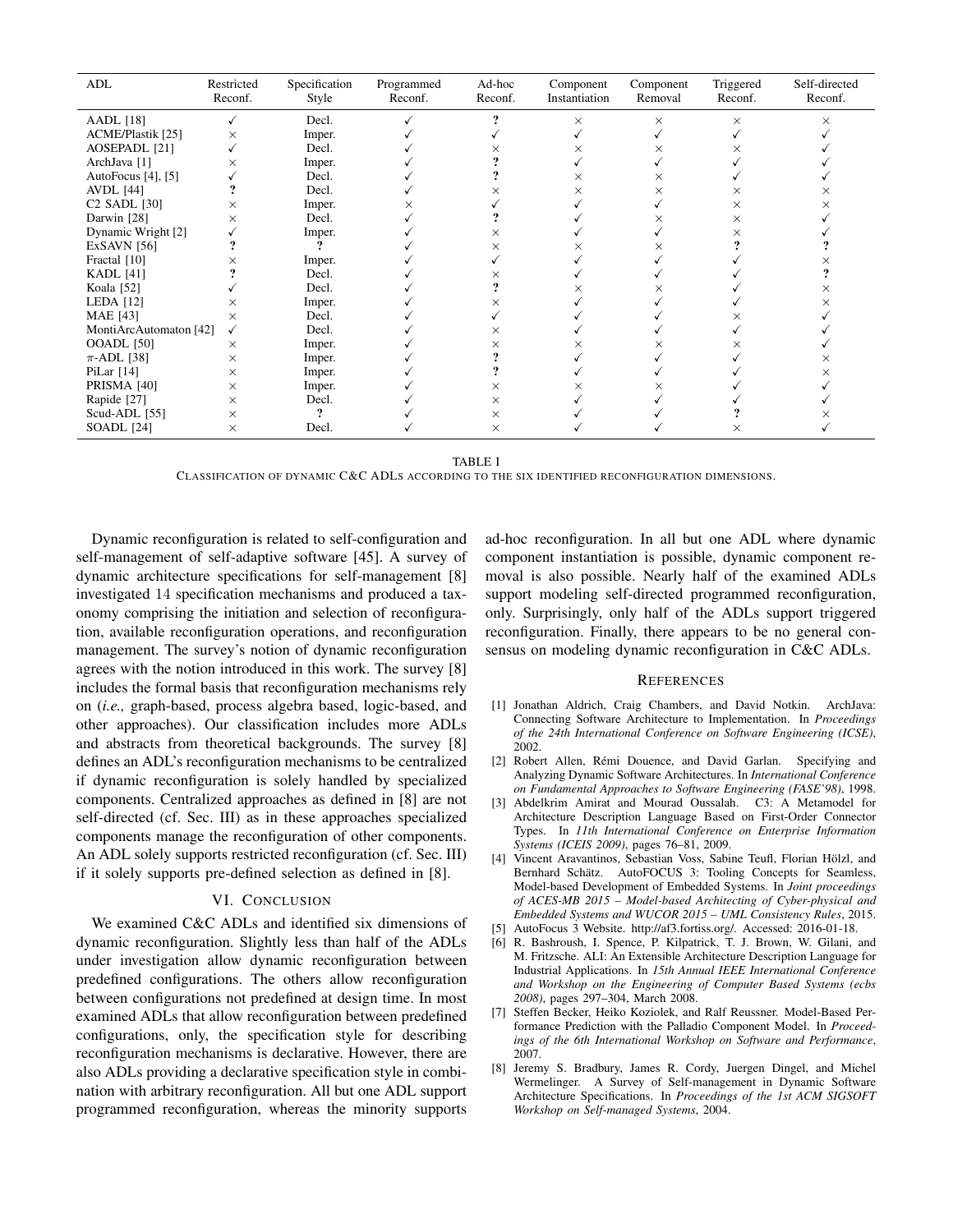- <span id="page-5-7"></span>[9] Manfred Broy, Franz Huber, and Bernhard Schätz. AutoFOCUS – Ein Werkzeugprototyp zur Entwicklung eingebetteter Systeme. *Informatik-Forschung und Entwicklung*, 1999.
- <span id="page-5-29"></span>[10] Eric Bruneton, Thierry Coupaye, Matthieu Leclercq, Vivien Quéma, and Jean-Bernard Stefani. The FRACTAL Component Model and Its Support in Java. *Software - Practice and Experience*, 2006.
- <span id="page-5-15"></span>[11] Arvid Butting, Arne Haber, Lars Hermerschmidt, Oliver Kautz, Bernhard Rumpe, and Andreas Wortmann. Systematic Language Extension Mechanisms for the MontiArc Architecture Description Language. In *Modelling Foundations and Applications (ECMFA'17), Held as Part of STAF 2017*, pages 53–70. Springer International Publishing, 2017.
- <span id="page-5-25"></span>[12] Carlos Canal, Ernesto Pimentel, and José M. Troya. Specification and Refinement of Dynamic Software Architectures. In *Software Architecture: TC2 First Working IFIP Conference on Software Architecture (WICSA1)*, 1999.
- <span id="page-5-13"></span>[13] Damien Cassou, Pierrick Koch, and Serge Stinckwich. Using the DiaSpec design language and compiler to develop robotics systems. In *Proceedings of the Second International Workshop on Domain-Specific Languages and Models for Robotic Systems (DSLRob)*, 2011.
- <span id="page-5-26"></span>[14] Carlos E. Cuesta, Pablo de la Fuente, Manuel Barrio-Solórzano, and M. Encarnación Gutiérrez Beato. An "abstract process" approach to algebraic dynamic architecture description. *The Journal of Logic and Algebraic Programming*, 2005.
- <span id="page-5-18"></span>[15] Vincent Debruyne, Françoise Simonot-Lion, and Yvon Trinquet. EAST-ADL - An Architecture Description Language. In *Architecture Description Languages*. Springer, 2005.
- <span id="page-5-16"></span>[16] Robert DeLine. Toward User-Defined Element Types and Architectural Styles. In *Proceedings of the 2nd International Software Architecture Workshop*, 1996.
- <span id="page-5-20"></span>[17] Jim Dowling, Vinny Cahill, and Siobhàn Clarke. Dynamic Software Evolution and The K-Component Model. In *Workshop on Software Evolution, OOPSLA*, volume 2001, 2001.
- <span id="page-5-6"></span>[18] Peter H. Feiler and David P. Gluch. *Model-Based Engineering with AADL: An Introduction to the SAE Architecture Analysis & Design Language*. Addison-Wesley, 2012.
- <span id="page-5-2"></span>[19] Robert France and Bernhard Rumpe. Model-Driven Development of Complex Software: A Research Roadmap. In *Future of Software Engineering 2007 at ICSE.*, 2007.
- <span id="page-5-39"></span>[20] Sanford Friedenthal, Alan Moore, and Rick Steiner. *A Practical Guide to SysML: The Systems Modeling Language*. Morgan Kaufmann, 2014.
- <span id="page-5-32"></span>[21] Zhitao Fu, Tong Li, and Yan Hu. An Approach to Aspect-Oriented Software Evolution Process Architecture. In *Intelligent Computation Technology and Automation, 2009. ICICTA '09. Second International Conference on*, 2009.
- <span id="page-5-37"></span>[22] Milena Guessi, Everton Cavalcante, and Lucas B. R. Oliveira. Characterizing Architecture Description Languages for Software-Intensive Systems-of-Systems. In *Proceedings of the third international workshop on software engineering for systems-of-systems*, 2015.
- <span id="page-5-4"></span>[23] Robert Heim, Oliver Kautz, Jan Oliver Ringert, Bernhard Rumpe, and Andreas Wortmann. Retrofitting Controlled Dynamic Reconfiguration into the Architecture Description Language MontiArcAutomaton. In *Software Architecture - 10th European Conference (ECSA'16)*, volume 9839 of *LNCS*, pages 175–182, Copenhagen, Denmark, December 2016. Springer.
- <span id="page-5-34"></span>[24] Xiangyang Jia, Shi Ying, Honghua Cao, and Donghui Xie. A New Architecture Description Language for Service-Oriented Architecure. In *Sixth International Conference on Grid and Cooperative Computing*, 2007.
- <span id="page-5-30"></span>[25] Ackbar Joolia, Thais Batista, Geoff Coulson, and Antonio T.A. Gomes. Mapping ADL Specifications to an Efficient and Reconfigurable Runtime Component Platform. In *5th Working IEEE/IFIP Conference on Software Architecture, 2005. WICSA 2005.*, 2005.
- <span id="page-5-17"></span>[26] Rohit Khare, Michael Guntersdorfer, Peyman Oreizy, Nenad Medvidovic, and Richard N. Taylor. xADL: Enabling Architecture-Centric Tool Integration with XML. In *Proceedings of the 34th Annual Hawaii International Conference on System Sciences*, 2001.
- <span id="page-5-10"></span>[27] David C. Luckham and James Vera. An Event-Based Architecture Definition Language. *IEEE Transactions on Software Engineering*, 1995.
- <span id="page-5-27"></span>[28] Jeff Magee, Naranker Dulay, Susan Eisenbach, and Jeff Kramer. Specifying Distributed Software Architectures. In *Proceedings of the 5th European Software Engineering Conference*, 1995.
- <span id="page-5-0"></span>[29] Ivano Malavolta, Patricia Lago, Henry Muccini, Patrizio Pelliccione, and Antony Tang. What Industry Needs from Architectural Languages: A Survey. *IEEE Transactions on Software Engineering*, 2013.
- <span id="page-5-28"></span>[30] Nenad Medvidovic. ADLs and Dynamic Architecture Changes. In *Joint Proceedings of the Second International Software Architecture Workshop (ISAW-2) and International Workshop on Multiple Perspectives in Software Development (Viewpoints '96) on SIGSOFT '96 Workshops*, 1996.
- <span id="page-5-5"></span>[31] Nenad Medvidovic, Eric M. Dashofy, and Richard N. Taylor. Moving architectural description from under the technology lamppost. *Information and Software Technology*, 2007.
- <span id="page-5-1"></span>[32] Nenad Medvidovic and Richard N. Taylor. A Classification and Comparison Framework for Software Architecture Description Languages. *IEEE Transactions on Software Engineering*, 2000.
- <span id="page-5-35"></span>[33] Robin Milner. *Communicating and Mobile Systems: The* π*-calculus*. USA: Cambridge University Press, 1999.
- <span id="page-5-21"></span>[34] Jelena Mirkovic, Ted Faber, Paul Hsieh, Ganesan Malaiyandisamy, and Rashi Malaviya. DADL: Distributed Application Description Language. *USC/ISI Technical Report# ISI-TR-664*, 2010.
- <span id="page-5-22"></span>[35] Mubarak Mohammad and Vangalur Alagar. A Formal Approach for the Specification and Verification of Trustworthy Component-Based Systems. *Journal of Systems and Software*, 84(1), 2011.
- <span id="page-5-8"></span>[36] Antonio Navarro Pérez and Bernhard Rumpe. Modeling Cloud Architectures as Interactive Systems. In *Proceedings of the 2nd International Workshop on Model-Driven Engineering for High Performance and Cloud Computing*, 2013.
- <span id="page-5-38"></span>[37] Object Management Group. OMG Unified Modeling Language (OMG UML), Superstructure Version 2.3 (10-05-05), 2010. [http://www.omg.](http://www.omg.org/spec/UML/2.3/Superstructure/PDF/) [org/spec/UML/2.3/Superstructure/PDF/](http://www.omg.org/spec/UML/2.3/Superstructure/PDF/) [Online; accessed 2015-12-17].
- <span id="page-5-24"></span>[38] Flavio Oquendo.  $\pi$ -ADL: an Architecture Description Language based on the Higher-Order Typed  $\pi$ -Calculus for Specifying Dynamic and Mobile Software Architectures. *ACM SIGSOFT Software Engineering Notes*, 2004.
- <span id="page-5-40"></span>[39] M. Ozkaya and C. Kloukinas. Are We There Yet? Analyzing Architecture Description Languages for Formal Analysis, Usability, and Realizability. In *2013 39th Euromicro Conference on Software Engineering and Advanced Applications*, 2013.
- <span id="page-5-23"></span>[40] Jennifer Pérez, Nour Ali, Jose A Carsí, and Isidro Ramos. Designing software architectures with an aspect-oriented architecture description language. In *International Symposium on Component-Based Software Engineering*, 2006.
- <span id="page-5-41"></span>[41] Pascal Poizat and Jean-Claude Royer. A Formal Architectural Description Language based on Symbolic Transition Systems and Modal Logic. *Journal of Universal Computer Science*, 2006.
- <span id="page-5-42"></span>[42] Jan Oliver Ringert, Alexander Roth, Bernhard Rumpe, and Andreas Wortmann. Language and Code Generator Composition for Model-Driven Engineering of Robotics Component & Connector Systems. *Journal of Software Engineering for Robotics (JOSER)*, 2015.
- <span id="page-5-36"></span>[43] Roshanak Roshandel, André Van Der Hoek, Marija Mikic-Rakic, and Nenad Medvidovic. Mae—a system model and environment for managing architectural evolution. *ACM Trans. Softw. Eng. Methodol.*, 13(2):240–276, April 2004.
- <span id="page-5-31"></span>[44] Jungwoo Ryoo and Hossein Saiedian. AVDL: A highly adaptable architecture view description language. *Journal of Systems and Software*, 2006.
- <span id="page-5-3"></span>[45] Mazeiar Salehie and Ladan Tahvildari. Self-Adaptive Software: Landscape and Research Challenges. *ACM Transactions on Autonomous and Adaptive Systems (TAAS)*, 2009.
- <span id="page-5-9"></span>[46] Christian Schlegel, Andreas Steck, and Alex Lotz. Model-Driven Software Development in Robotics: Communication Patterns as Key for a Robotics Component Model. In *Introduction to Modern Robotics*. iConcept Press, 2011.
- <span id="page-5-14"></span>[47] Robert W Schwanke, Veronika A Strack, and Thomas Werthmann-Auzinger. Industrial Software Architecture with Gestalt. In *Proceedings of the 8th International Workshop on Software Specification and Design*, page 176. IEEE Computer Society, 1996.
- <span id="page-5-19"></span>[48] Vivek Singhal and Don S. Batory. P++: a Language for Software System Generators. Technical report, University of Texas at Austin, Department of Computer Sciences, 1993.
- <span id="page-5-12"></span>[49] Adel Smeda, Adel Alti, and Abbdellah Boukerram. An Environment for Describing Software Systems. *WSEAS Transactions on Computers*, 2009.
- <span id="page-5-33"></span>[50] Jeffrey J P Tsai and Kuang Xu. Architecture Specification of Multimedia Software Systems. In *IEEE International Conference on Multimedia Computing and Systems, 1999*, 1999.
- <span id="page-5-11"></span>[51] Naoyasu Ubayashi, Jun Nomura, and Tetsuo Tamai. Archface: A Contract Place Where Architectural Design and Code Meet Together.